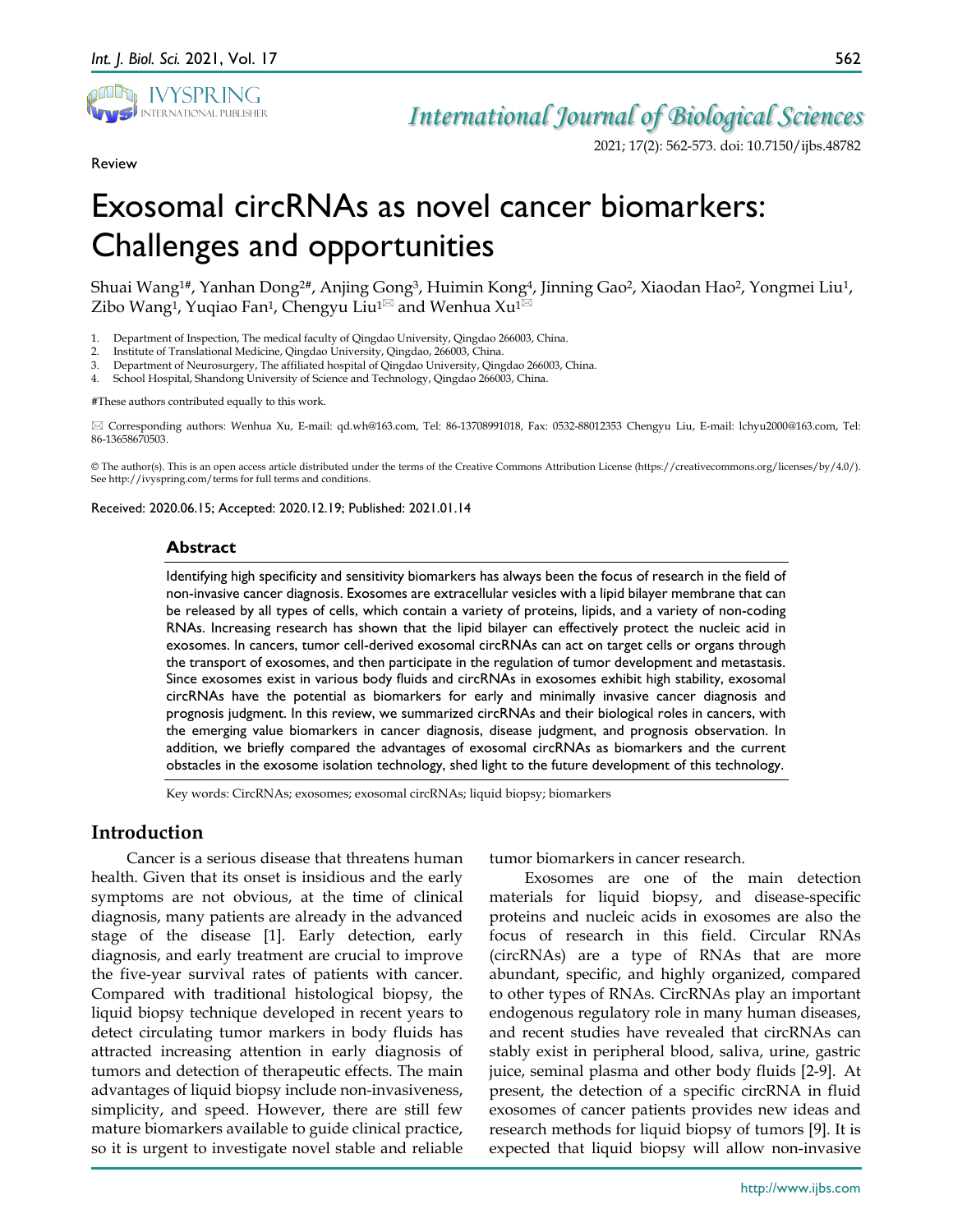examination of cancer, and will be particularly significant for deep tissue lesions which it is difficult to obtain in the clinic.

## **Overview of Exosomes**

Exosomes are vesicles with a bilayer membrane structure formed by a series of regulatory processes, such as "endocytosis-fusion-exclusion" of most cells (including T cells, platelets, and cancer cells), with a diameter of about 50–150 nm [10]. Exosomes were first discovered as extracellular vesicles during the maturation of reticulocytes [11]. It was then found that almost all types of cells can normally secrete extracellular vesicles, which play an important role in the exchange of information between cells. Indeed, exosomes are widely present in blood, urine, saliva, bile, cerebrospinal fluid, and other common body fluids [10], containing a variety of proteins, signal lipids, and various types of nucleic acid molecules. In addition, the lipid bilayer structure of exosomes can effectively prevent its contents from degradation and transport it to specific target cells [12]. For example, tumor-derived exosomes can carry tumor-related nucleic acids and proteins, and when delivered to the target cells, they can contribute to immune regulation, mediate angiogenesis and regulate the microenvironment of tumor metastasis.

As exosomes have good secretory characteristics and stable vesicular structure, circulating exosomes in biological fluid may be applied as indirect representatives of exosomal components in the microenvironment of tumor tissues. Therefore, exosomal components can be used as biomarkers for tumor diagnosis and observation of treatment. Earlier studies found that the expression level of miRNAs in fluid exosomes during tumor progression were significantly different from those in healthy people [13]. For example, Huang et al. evaluated miRNAs of plasma exosomes in patients of prostate cancer and indicated the potential of miR-1290/miR-375 in exosomes as a biomarker for diagnosis and prognostic evaluation of prostate cancer [9]. In recent years, with further exploring in the field of molecular biology, researchers have found that apart from miRNA, other nucleic acid molecules in exosomes may also play an emerging role in tumor detection and diagnosis [14].

## **General characteristics of CircRNAs and their roles in Cancer**

Understanding the formation mechanism and biological characteristics of a new molecule is essential for exploring its function, regulation and application value in diseases. Here, we first summarized the biological formation, biological functions of circRNA and its regulatory role in cancer.

CircRNA is a novel non-coding RNA molecule that is distinguished from the traditional linear RNA with a covalently closed loop [14]. It was first discovered in RNA viruses in 1976 [15]. Due to technological limitations at that time, circRNA was only regarded as a class of low-abundance RNAs that were incorrectly spliced by exon transcripts. Therefore, researchers did not pay much attention to circRNAs. Recently, with widespread use of high-throughput sequencing technology and rapid development of bioinformatics, circRNA has been found to be stable, abundant, and ubiquitous in mammals. CircRNA has been found extensively in different tissues or the same tissue at different statuses, with specific cell phenotypes and developmental stages [16]. Mainly due to the lack of 5'-end cap structure and 3' poly-A tail structure, circRNAs can resist the hydrolysis of RNA exonuclease. Therefore, their half-life can reach up to 48 hours, with higher stability than linear RNA with a half-life of 10 hours [17].

## **Biological formation of CircRNAs**

Based on the different original sequences, circRNAs are mainly divided into three categories: exon-intron circRNAs (EIciRNAs), exonic circRNAs (EcRNAs), and intron-derived circRNAs [8, 17-19]. The latter mainly include circular intronic RNAs (ciRNAs) derived from pre-mRNA and tRNA intronic circular RNAs (tricRNAs) [18-20]. Most circRNAs are derived from gene exons, but some of them also harbor introns, which are formed by backsplicing instead of classical splicing [21]. Researchers have proposed two different models of exon/intron circularization: intron-pairing-driven circularization and lariat-driven circularization [17, 22]. The intron-pairing-driven circularization model believes that the loop structure can be formed by base pairing or RBPs between the complementary sequences on both sides of the circular exon, while the intron sequence is removed or retained in the loop structure to generate EcRNAs or EIciRNAs, respectively [8, 23, 24] (Figure 1A). The complementary sequence in the intron flanking the exon is an indispensable cis-acting element for circRNA biogenesis [25]. Because such base pairing forms a hairpin structure, it leads to the downstream 5' splice site and the upstream 3' splice site close enough for circularization. The lariat-driven circularization model is associated with exonskipping events or during intron removal from premRNAs [8, 24] (Figure 1B). In exon-skipping events, one or more exons of the transcript are skipped, therefore contributing to an exon-containing lariat. The lariat intermediate is further spliced to generate an EcRNA [26]. In another mechanism, the processing of the intronic lariat relies on the 7-nt GU rich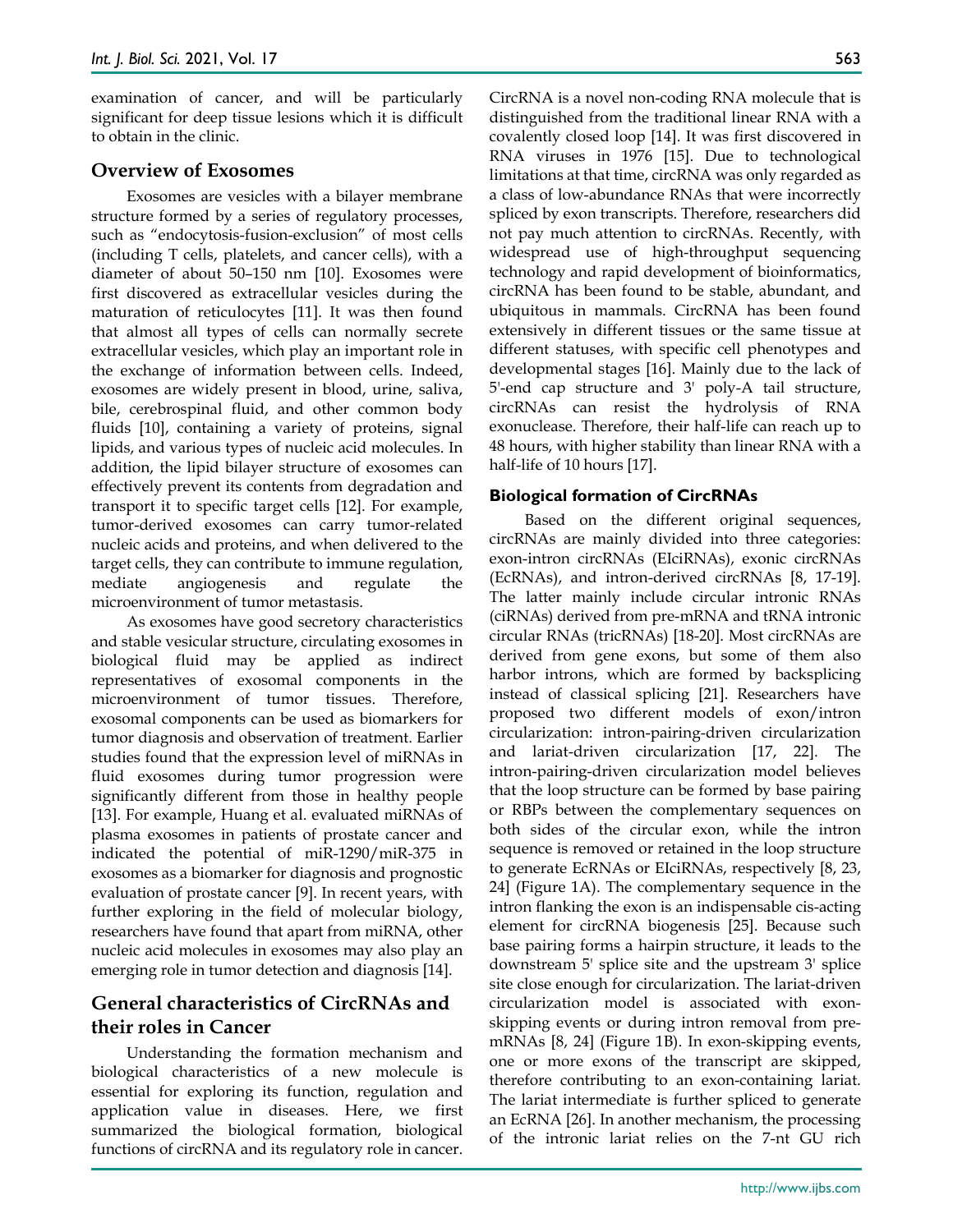sequence near the 5' splice site and the 11-nt C rich sequence near the branch site. Immediately afterward, the 3' tail downstream branch point site is removed to form a stable ciRNA [8, 18, 24].

Most circRNAs currently studied were derived from pre-mRNA, and a small portion of intron-derived circRNAs were derived from pre-tRNA. In the pre-tRNA maturation process, the tRNA splicing endonuclease (TSEN) compound cleaves the pre-tRNA containing introns at the typical bulge-helix-bump (BHB) motif. The resulting intron ends are ligated by RtcB ligase to form a stable circRNA, called tricRNA [19, 20] (Figure 1C).

#### **Biological function of CircRNA**

As the research tools and methods for studying circRNA continue to improve in terms of quantity and quality, the researchers here summarized the main functions of circRNA.

#### **microRNA sponge**

There are microRNA binding sites on circRNA, and circRNA can regulate downstream gene expression by binding to microRNA, thereby exerting corresponding biological functions [27]. A large number of studies have found that a variety of circRNAs have microRNA sponge functions, such as CDR1as, circPVT1 and so on [28, 29].

#### **Interacting with RNA binding proteins**

CircRNA can bind to certain functional proteins to perform biological functions. A typical example is that the RNA cleavage factor muscleblind-like (MBL) can promote the circularization of circular RNA Mbl (circMbl), and circMbl can also bind to MBL to reduce the concentration of MBL, thereby reducing the synthesis of circMbl [30].

#### **Regulating parental gene expression**

Since circRNA can be regarded as a splicing isoform, it may be translated into a functional protein or reduce the normalized splicing transcript that can be translated into a functional protein, thereby regulating gene transcription at a variable regulatory level [31].

#### **Coding protein**

Current studies have revealed that circRNA can also be directly translated into protein or polypeptide to perform its biological function [32]. For example, in the 1980s, Kos et al. discovered that single-stranded negative-strand circRNA at the core of hepatitis D could be transcribed and translated into hepatitis D core antigen [32].

#### 564

#### **CircRNAs in Cancer**

CircRNA and tumor development

The regulatory role of circRNAs in various tumors has been in the focus of molecular oncology research recently. The latest study has found that circUHRF1, which is highly expressed in oral squamous cell carcinoma cell lines, can be bound to miR-526b-5p via sponging and positively regulating c-Myc, while c-Myc can promote the expression of TGF-β1 and ESRP1 [33]. This process plays a key role in promoting cancer, and ESRP1 can promote the generation of circUHRF1 by combining the flanking introns of circUHRF1 to finally form a positive feedback regulatory loop [33]. At the same time, researchers found that circTLK1, which is highly expressed in kidney cancer, can promote the progression of renal cancer through the miR-136-5p/CBX4 pathway [34]. Moreover, the expression level of circTLK1 in clinical samples was positively correlated with cancer cell metastasis and poor prognosis, and it has the potential as a diagnostic molecule and therapeutic target for kidney cancer [34]. Furthermore, Gu et al. found that circGPRC5a, which is highly expressed in bladder cancer tissues and bladder cancer stem cells (CSCs), could promote the metastasis of bladder cancer by translating the polypeptide and binding the polypeptide to GPRC5a [35]. The studies indicate that circRNAs can participate in the occurrence and development of tumors through various targets or different signal pathways.

#### CircRNAs as tumor biomarkers

Based on the relationship between circRNA and tumor development, researchers gradually confirmed the diagnostic value of circRNA in tumors by comparing the differential expression of circRNA in body fluids of cancer patients and healthy controls. In an earlier study, Zhang et al found a significantly reduced expression of has\_circ\_0001445 in plasma of HCC patients than those in hepatitis B, cirrhosis, and healthy controls [36]. Moreover, the results of the receiver operating characteristic curve (ROC) analysis showed that plasma has\_circ\_0001445 could be used as a more accurate marker to distinguish HCC cases from healthy people, cirrhosis, or hepatitis B patients [36]. Similar studies also performed by detecting low expression of has\_circ\_0000190 detected in the serum of gastric cancer by Chen et al. Its expression was related to tumor size, lymph node metastasis, distant metastasis, TNM stage and CA19-9 level. And its diagnostic sensitivity and specificity are superior to traditional markers such as CEA and CA19-9 [37]. In the latest research, Lu et al. identified that the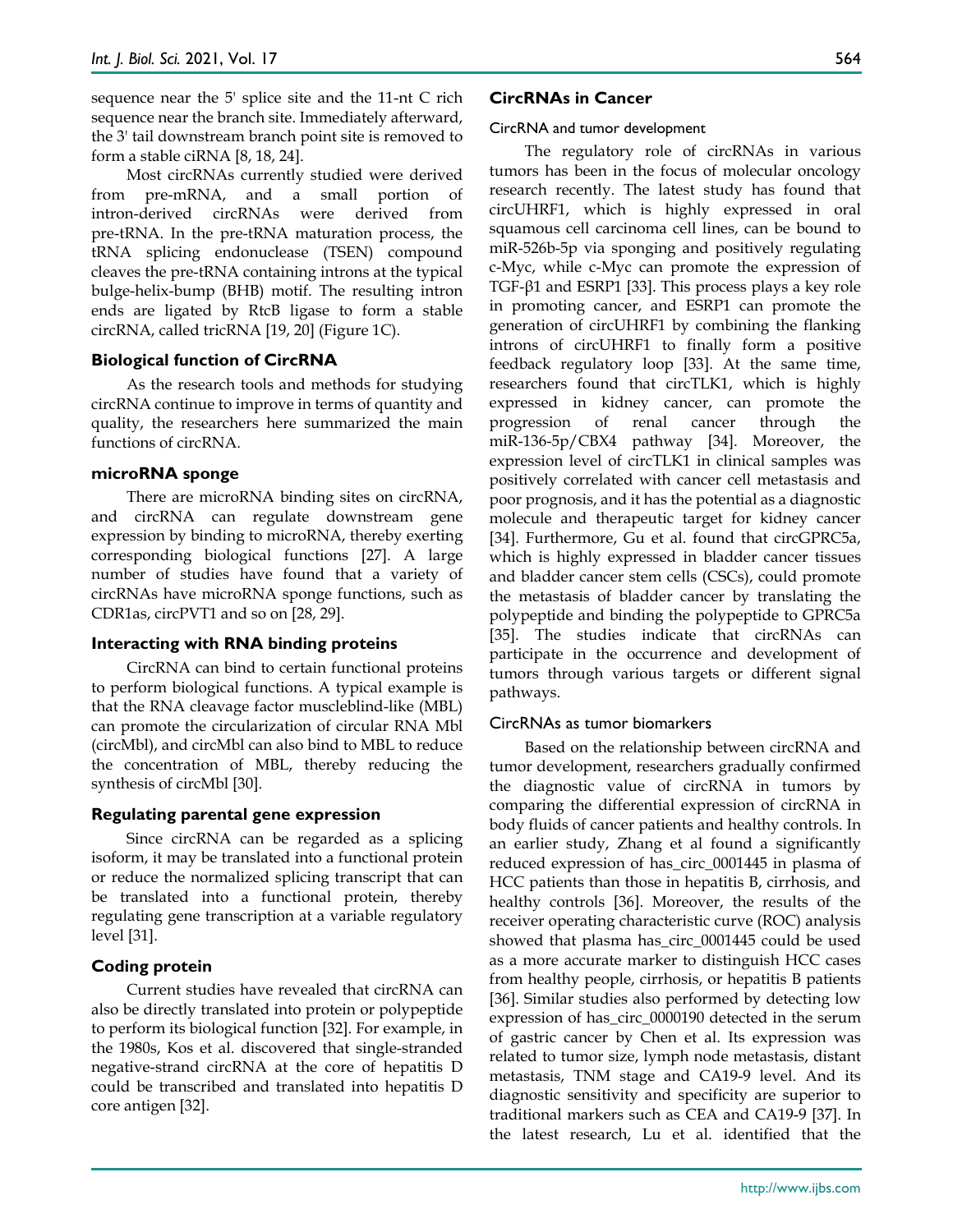expression of has circ 0006848 in plasma was significantly inhibited in patients with early gastric cancer compared with healthy volunteers [14]. Moreover, the area under the ROC curve (AUC) of plasma has\_circ\_0006848 was 0.733, indicating a superior diagnostic value. The plasma hsa circ 0006848 was combined with the CEA, CA19-9, and CA72-4 levels increased the AUC to 0.825 [14].

Furthermore, differential expression of circRNA in body fluids also provides an emerging prospect as tumor biomarkers. Saliva has been increasingly considered as an ideal body fluid specimen for disease research due to several advantages, such as convenient material extraction, non-invasive process, rapid detection, and low cost. A growing number of studies have explored circRNA in saliva as a marker of disease due to its high stability. Zhao et al. firstly identified the circRNA expression profiles in saliva of three oral squamous cell carcinoma patients and three healthy controls by microarray analysis [4]. Then, the three most prominent circular RNAs (has\_circ\_ 0001874, has\_circ\_0001971, and has\_circ\_0008068) and the three most significant down-regulations (has\_circ\_ 0000140, has\_circ\_0002632 and has\_circ\_0008792) were selected for differential expression of circRNA for further verification [4]. The differential expression of circRNA had a diagnostic value for oral squamous cell carcinoma, in which the AUC value of has circ 0001874 was the highest; the diagnostic accuracy of the combined diagnosis of has\_circ\_ 0001874 and has\_circ\_0001971 was additionally enhanced [4]. Furthermore, it was reported that the expression level of circRNAs in saliva of these patients of 1 month after surgery were significantly lower than those of 1 month before surgery [4]. Their study confirmed the importance of salivary circRNA in the preoperative diagnosis and prognosis judgment of oral squamous cell carcinoma. It also laid the foundation for the application of humoral circRNA as a biomarker for human diseases.

The functions of circRNA biomarkers in body fluids of various tumors were listed in Table 1.

## **Exosomal CircRNAs in Cancer**

In recent years, with the rise of liquid biopsy technology and exosome research, some researchers have investigated the link between exosomes and circRNAs in tumors by sequencing the tumor-derived exosomal circRNA. They concluded that circRNA in exosomes can work as a biomarker for tumor diagnosis, thus providing a new development direction for tumor diagnosis [9].

Exosomes are important mediators of metastasis and angiogenesis in the tumor microenvironment. They mediate the communication between tumor cells and mesenchymal cells and affect tumor progression [38, 39]. A large number of studies have found that exosomes derived from tumor cells can enter the body fluid circulation by carrying tumor-specific circRNA and participating in the regulation of tumor development and metastasis. We first briefly summarized their regulatory roles in the occurrence and development of cancer (Figure 2), so as to more easily understand their value and significance.

**Table 1.** CircRNAs that can be used as tumor biomarkers

| Cancer<br>Category                  | CircRNAs                                                                                        | <b>Test Samples</b>                         | Trends                               | Ref                                   |
|-------------------------------------|-------------------------------------------------------------------------------------------------|---------------------------------------------|--------------------------------------|---------------------------------------|
| Hepatocellular<br>Carcinoma         | has circ 0001445<br>has circ 104075                                                             | plasma<br>serum                             | Down<br>Up                           | [36]<br>[57]                          |
| Gastric Cancer                      | has circ 002059<br>has circ 0000190<br>has circ 0000745<br>has circ 0000663<br>has circ 0000181 | serum<br>serum<br>plasma<br>plasma<br>serum | Down<br>Down<br>Down<br>Down<br>Down | [71]<br>$[37]$<br>[72]<br>[6]<br>[73] |
|                                     | has circ 0000520<br>has circ 0006848                                                            | plasma<br>plasma                            | Down<br>Down                         | $[14]$                                |
| <b>Breast Cancer</b><br>Lung Cancer | has circ 0001785<br>has_circ_0013958<br>circFARSA                                               | serum<br>plasma<br>serum                    | Down<br>Down<br>Up                   | [74]<br>[75]<br>[76]                  |
| Pancreatic<br>Cancer                | circ-LDLRAD3<br>chr14:101402109-101464448<br>and chr14:52729603-52780244                        | plasma<br>plasma                            | Up<br>Up                             | [77]<br>[78]                          |
| Oral Squamous<br>Cell Carcinoma     | has circ 0001874 and<br>has circ 0001971                                                        | saliva                                      | Up                                   | [4]                                   |

## **The regulation of exosomal CircRNAs on angiogenesis**

Active tumor angiogenesis is the main reason for accelerated tumor proliferation, early metastasis and poor prognosis. Exosomal circRNAs can induce the formation of vascular cavity and increase the permeability of vascular endothelium by regulating the communication between tumor cells. They further contribute to the formation of tumor hypoxic microenvironment and promote the formation of malignant phenotype of tumor cells [40].

For instance, exosomes circRNA-100338 interact with NOVA2 to regulate the angiogenesis and vascular permeability of human umbilical vein endothelial cells (HUVECs), thereby affecting the migration ability of liver cancer cells and promoting HCC metastasis [40] (Figure 2A). *In vivo* knockdown of exosomes circRNA-100338 significantly inhibits tumor growth and reduces lung metastatic nodules [40]. In addition, vascular endothelial growth factor (VEGF) is one of the important factors that promote the proliferation of endothelial cells. Xie et al. found that exosomal circSHKBP1 can promote the proliferation, migration, invasion and angiogenesis of gastric cancer cells by regulating the miR-582-3p/HUR/VEGF pathway [41] (Figure 2A).

#### **Exosomal CircRNAs' Regulation of EMT**

Epithelial-mesenchymal transition (EMT) is a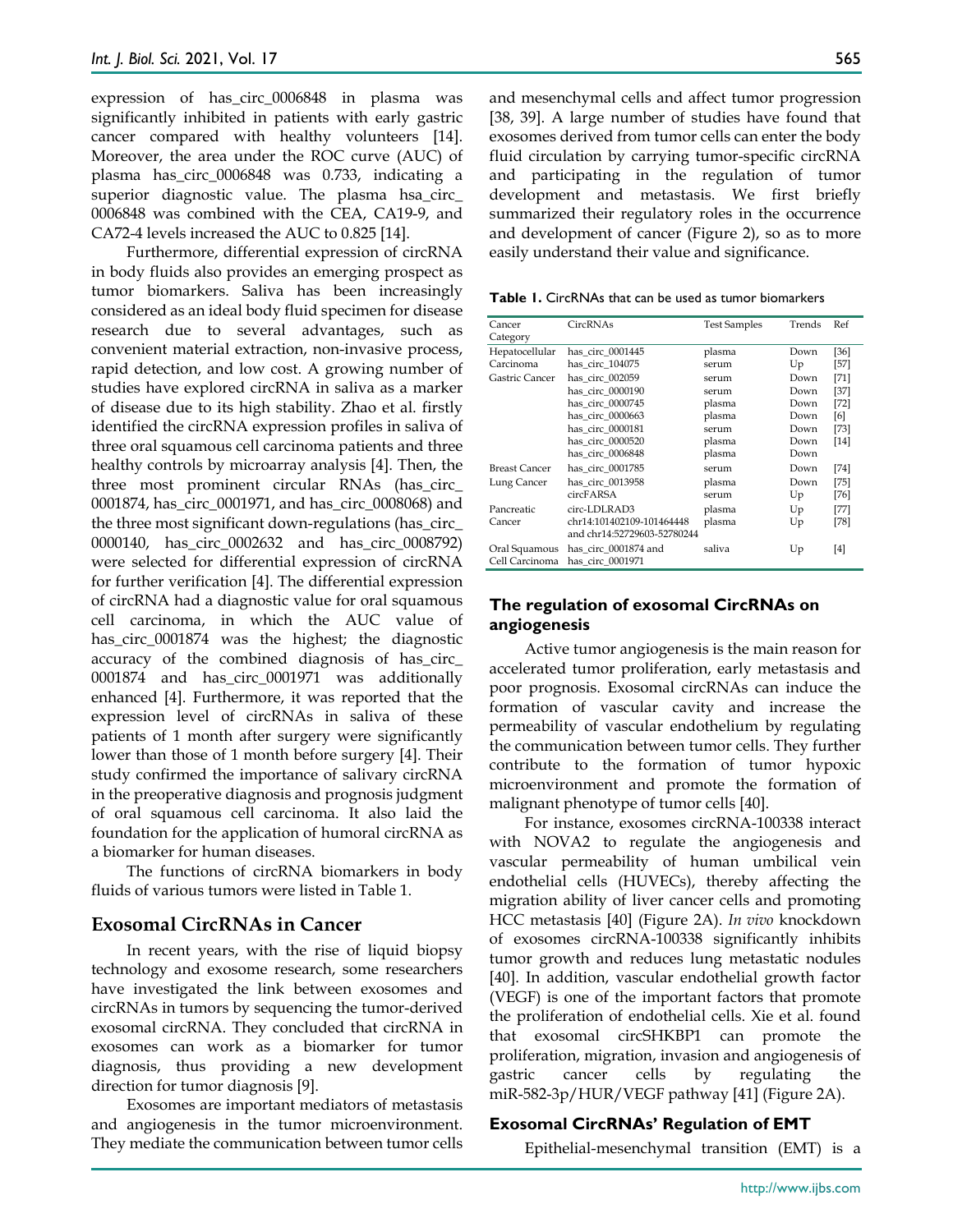reversible dedifferentiation process. In this process, the tumor microenvironment is remodeled; meanwhile, epithelial cells may lose polarity, and obtain a mesenchymal phenotype. EMT is considered to be the central mechanism of tumor invasion and metastasis.

Exosomal circPRMT5 is secreted into the tumor microenvironment and regulates the SNAIL1/E-cadherin signaling pathway by competing with miR30c, up-regulating SNAIL1 and inhibiting E-cadherin; thereby promoting the EMT of urothelial carcinoma of the bladder (UCB) cells, affecting the tumor microenvironment, and facilitating tumor metastasis [5] (Figure 2B). Similarly, Zhang et al. revealed that exosomal circNRIP1 can act as a sponge for miR-149-5p, further modulating the AKT1/mTOR axis to increase EMT, change tumor metabolism homeostasis, and eventually promote tumor metastasis [42] (Figure 2B). In summary, those studies showed that exosomal circRNAs play an important role in tumorigenesis and development by regulating EMT.

## **Exosomal CircRNA regulating tumor immunity**

Tian et al. found that exosomal circRASSF2 can competitively bind miR302b-3p, accelerate the expression of IGF-1R, and then regulate the growth and metastasis of laryngeal cancer [43] (Figure 2C). Prior to this, studies have reported that in breast cancer epithelial cells, inhibition of IGF-1R increases cell stress, CC motif chemokine ligand 2 (CCL2),

IL-10, and IL-6, and reduces TNF-α [44]. Thus, through the infiltration of CD11b+ and CD45+ monocytes, the expression of MMP2, MMP3, and MMP9, and matrix remodeling promote the formation of aggressive tumor microenvironment [44]. Therefore, exosomal circRNAs may also affect tumor immune microenvironment and promote tumor progression by regulating IGF-1R. Circ-0008433 regulates the expression of matrix metallopeptidase 2 (MMP2) by competitively binding to miR-181c-5p and miR-181b-5p, which further recruits NK cells to attack arterial elastic fibers, remodel blood vessels, and promote the progression of aneurysms [45] (Figure 2C).

## **Role of exosomal CircRNAs in regulation of drug resistance**

Chemotherapy resistance is one of the main obstacles to tumor treatment. Exosomes can deliver multi-drug resistance proteins (MDR) and circRNAs to recipient cells, and they have the ability to regulate chemotherapy resistance. Temozolomide (TMZ) is a commonly used chemotherapy drug for the treatment of glioma [46]. Ding et al. found that exosomal circNFIX can promote tumor growth [47]. Knockdown of exosomes circNFIX enhanced the sensitivity of glioma cells to TMZ, in which the specific mechanism also involves the interaction of exosomes circNFIX with miR-132 [47] (Figure 2D). This suggests that exosomal circNFIX may be a new target for the treatment of TMZ-resistant glioma. Similarly, Han et al. found that exosomal circHIPK3



**Figure 1. The formation process and classification of circRNA. (A)** Intron-pairing-driven circularization:The formation of the loop structure occurs through the pairing of flanking introns and reverse complementary sequences or the action of RBPs, and then removing or retaining the introns and connecting the exons to form EcRNAs or ElciRNAs, respectively. (B) Lariat-driven circularization: This process is associated with exon skipping or intron removal, in which one or more exons of the transcript are skipped, and it contributes to an exon-containing lariat. The formed lasso intermediate produces circRNA by further splicing. **(C)** Splicing of pre-tRNA: CircRNA derived from pre-tRNA.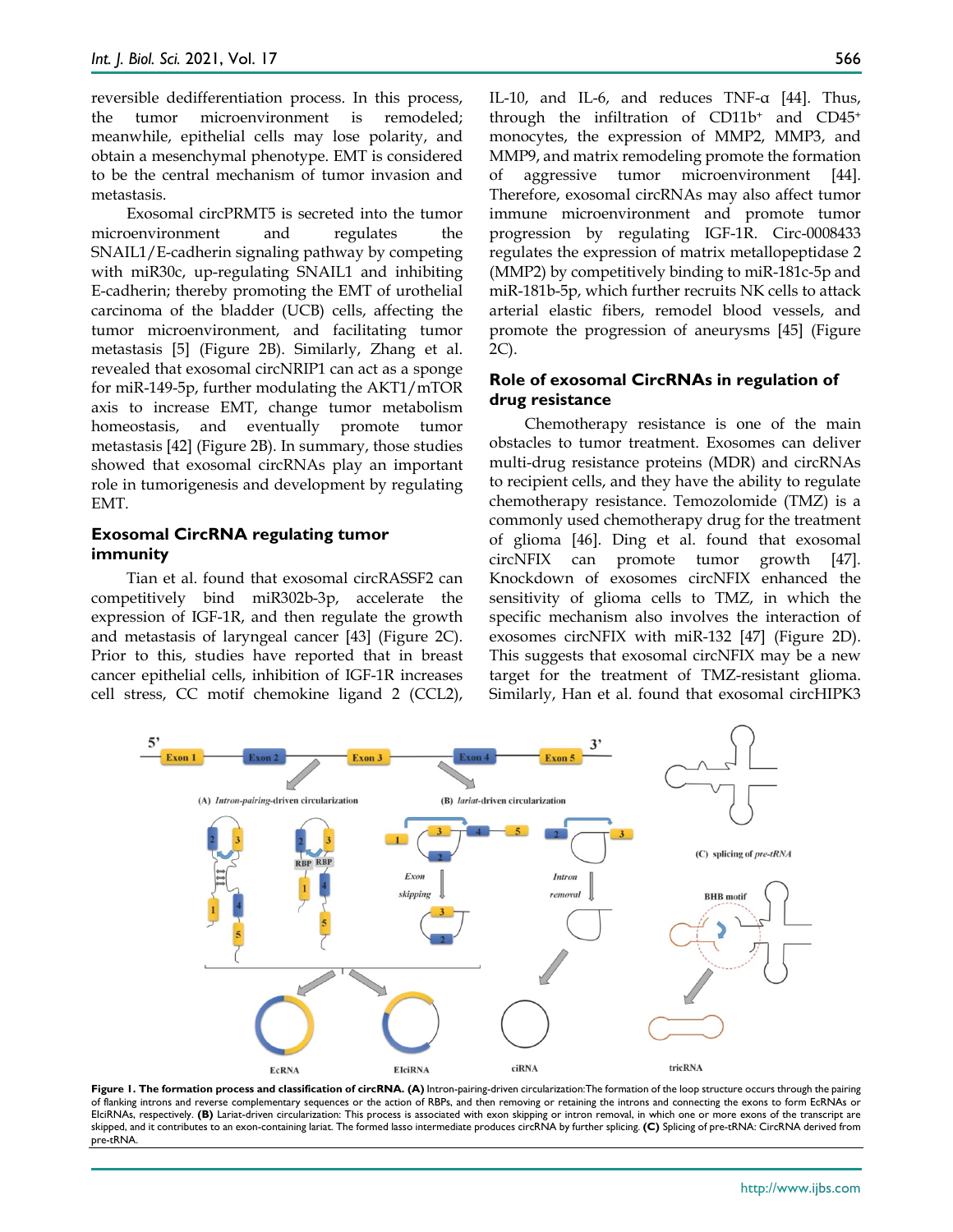can facilitate the progression of glioma cells and the resistance of glioma cells to TMZ by regulating the miR-421/ZIC5 axis [48]. Zhang et al. found that knock out circUHRF1 in HCC cells improved the sensitivity of anti-PD-1 treatment and improved the overall survival rate of patients [40] (Figure 2D), suggesting that exosomal circUHRF1 may lead to resistance to anti-PD-1 immunotherapy and provide a potential treatment strategy for patients with HCC. The above studies imply that a variety of exosomal circRNAs are closely related to tumor resistance, and they may become novel targets for the treatment of tumor resistance.

## **Exosomal CircRNAs as Cancer biomarkers**

After elucidating the regulatory role of exosomal circRNAs in cancer, we will introduce their value as cancer markers, and preliminarily summarize the advantages and disadvantages of exosomal circRNAs as cancer markers and the possible technology problems.

In exploring the functions of exosomal circRNAs, researchers found that circRNA in blood was mainly present in blood exosomes and transported by exosomes [9]. More than 1,000 circRNAs were found in human serum exosomes, which is six times greater than linear RNA, suggesting that circRNAs are more likely to be enriched in exosomes than linear RNA [9]. For example, cells contained a large amount of ciRS-7 mRNA, but the expression of ciRS-7 in exosomes was significantly higher than the corresponding mRNAs level, and the expression level of mRNA in exosomes is low [49]. This suggests that ciRS-7 is easier to sort into exosomes than mRNA. After serum was cultured at room temperature for 24 hours, the level of exosomal circRNA remained stable, indicating that the stability of circRNA may be related to the protective effect of the double lipid membrane structure of exosomes.

At different stages of different development diseases, disease-related circRNA can be sorted into exosomes to be enriched and transported to target cells or target organs for release. The sorting of circRNAs into exosomes may be regulated by the following mechanisms: (1) Regulation of miRNAs. For example, Li et al. found that exosomal circCDR1as can act as miR-7 sponges. When miR-7 was ectopically expressed in liver cancer cells, the expression level of circCDR1as in exosomes was significantly down-regulated, while the expression of circCDR1as in cells increases [9]. (2) lncRNA competitively participates in the sorting of circRNAs into exosomes. For example, Barbagallo et al. found that knock down of lncRNA UCA1 in serum exosomes blocked the mitogen-activated protein kinase (MAPK) signaling pathway, and up-regulated the expression of circHIPK3 [29]. (3) RNA binding proteins (RBPs) recognize RNAs with specific binding sequences to regulate the sorting of exosomes circRNAs [50, 51]. The exosomes secreted by DKs-8 cells are enriched in RBPs, and these RBPs are involved in regulating the sorting process of circRNAs by binding to circFAT1 [52].



Figure 2. The regulatory role of exosomal circRNA in tumors. Donor cells secrete exosomal circRNA into recipient cells, which can affect the tumor microenvironment and tumor growth and metastasis by competitively binding miRNA and acting on downstream target genes. **(A)** Angiogenesis: Exosomal circRNAs can regulate tumor angiogenesis and permeability of vascular endothelial cells through miRNA sponge action or direct binding to proteins. **(B)** EMT: Exosomal circRNAs can enter different tumor cells and participate in the regulation of EMT and invasive growth of tumor cells. **(C)** Regulating tumor immunity: Exosomal circRNA can participate in the regulation of tumor immune microenvironment through multiple channels. **(D)** Regulating drug resistance: Exosomal circRNA participates in the regulation of drug resistance of multiple chemotherapeutics through multiple channels.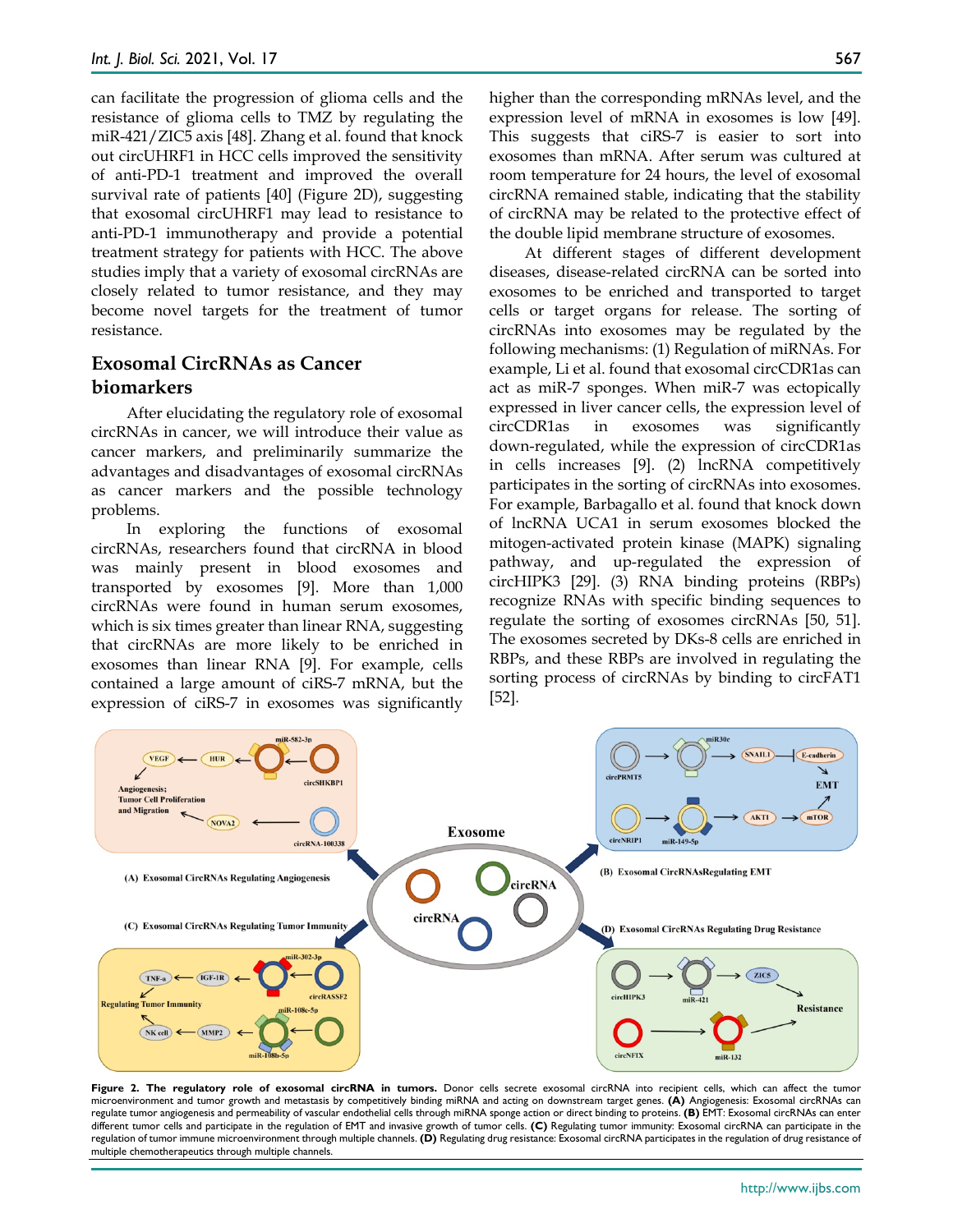## **The potential of exosomal CircRNAs as tumor biomarkers**

Exosomes exist in various body fluids, which is convenient for non-invasive detection [53]. CircRNAs are stable, conservative, and specific expression of cells and tissues, which suggests that they have the potential to be used as molecular diagnostic and prognostic markers [54, 55]. Exosomal circRNAs combine the advantages of exosomes will supply good application prospects for early non-invasive detection of biomarkers. Exosomes derived from pathological cells can carry their disease-specific circRNA into the peripheral blood. Therefore, the detection of exosomal circRNA in serum may be feasible in the diagnosis of tumor disease.

Many studies have shown that differential expression of exosomal circRNAs in the body fluid was associated with the pathological characteristics of tumor vascular invasion and TNM stage. Li et al. reported that the expression of circ-IARS was significantly increased in serum exosomes of patients with metastatic pancreatic cancer, and it was associated with tumor vascular invasion, liver metastasis, and TNM stage [56]. Survival analysis showed that the expression of circ-IARS negatively correlated with the survival time of patients with pancreatic cancer, suggesting that circ-IARS in serum exosomes may be a non-invasive biomarker for early diagnosis and prognosis of pancreatic cancer [56]. In addition, Li et al. found that the expression of exosomal circPDE8A in plasma was related to the progression and prognosis of PDAC patients, suggesting that exosomal circPDE8A may be an important indicator for early diagnosis and prognosis of PDAC [36].

There are many similar studies in other cancer models, and here we list the most representative ones. By comparing the exosomal circRNA in the serum of patients with stage III endometrial cancer and healthy controls, Xu et al. found that the expression levels of has\_circ\_0109046 and has\_circ\_0002577 in the serum exosomes of patients with endometrial cancer increased dramatically [57], indicating their potential as blood diagnostic markers for endometrial cancer. In the last two years of research, Lu et al. found that exosomal circ-RanGAP1 can promote the metastasis and development of gastric cancer by targeting the miR-877-3p/VEGFA axis [58]. Circ-RanGAP1 was significantly up-regulated in both human and gastric cancer tissues, and its high expression level was closely related to TNM staging, lymph node metastasis, and poor survival [58]. This suggests that circ-RanGAP1 has the potential to be a marker for preoperative diagnosis and prognostic monitoring of

gastric cancer. At the same time, circPTGR1, which is highly expressed in highly metastatic HCC cells and in serum exosomes of HCC patients, is also related to clinical stage and prognosis [59]. This indicates that circPTGR1 also has a certain potential as a biomarker in the preoperative staging and prognostic observation of HCC patients. A recent study has found that the continued high expression of exosomal circRNA-100338 in the serum of HCC patients undergoing therapeutic hepatectomy may be related to lung metastasis and poor survival [60]. Hence, circRNA-100338 may become an indicator of poor prognosis.

In addition, in the study of laryngeal squamous cell carcinoma (LSCC), Tian et al. found that circRASSF2 can promote the progression of LSCC [43]. In clinical samples, compared with healthy controls, the circRASSF2 level in serum exosomes of LSCC patients was significantly induced, which suggests that circRASSF2 also has a certain preoperative diagnostic value in LSCC [43]. Similar studies have found that has\_circ\_0010522 can promote white fat browning, and that its expression level in gastric cancer plasma is positively correlated with white fat browning [61]. This circRNA may play a certain auxiliary diagnostic value in the diagnosis of gastric cancer patients. Wu et al. found that exosomal circFNDC3B can act as a sponge for miR-1178 and promote the progress of papillary thyroid cancer (PTC) [8]. Further experiments found higher prevalence of the exosomal circFNDC3B in the serum of PTC patients than in healthy individuals [8]. Thus, the circRNA may be a new clinical molecular marker of PTC. In addition, Li et al. found that expression of exosomal circFECR1 was abnormally high in small cell lung cancer (SCLC) patients' serum, and it was linked with the clinical response to chemotherapy and lower survival rate [62]. After the first-line chemotherapy of SCLC patients with partial or complete remission, the serum levels of exosomal circFECR1 were significantly reduced, which suggests that exosomal circFECR1 dynamically changed in parallel with the response to chemotherapy drugs [62]. Therefore, exosomal circFECR1 may be a useful clinical indicator that can dynamically predict chemotherapy response. Compared with lung adenocarcinoma tissue without lymph node metastasis, exosomal circRNA-0056616 was more actived in lung adenocarcinoma tissue with lymph node metastasis [63]. Moreover, the expression in the serum of SCLC patients with lymph node metastasis was significantly higher than those patients without lymph node metastasis [63]. This implys that exosomal circRNA-0056616 may be a potential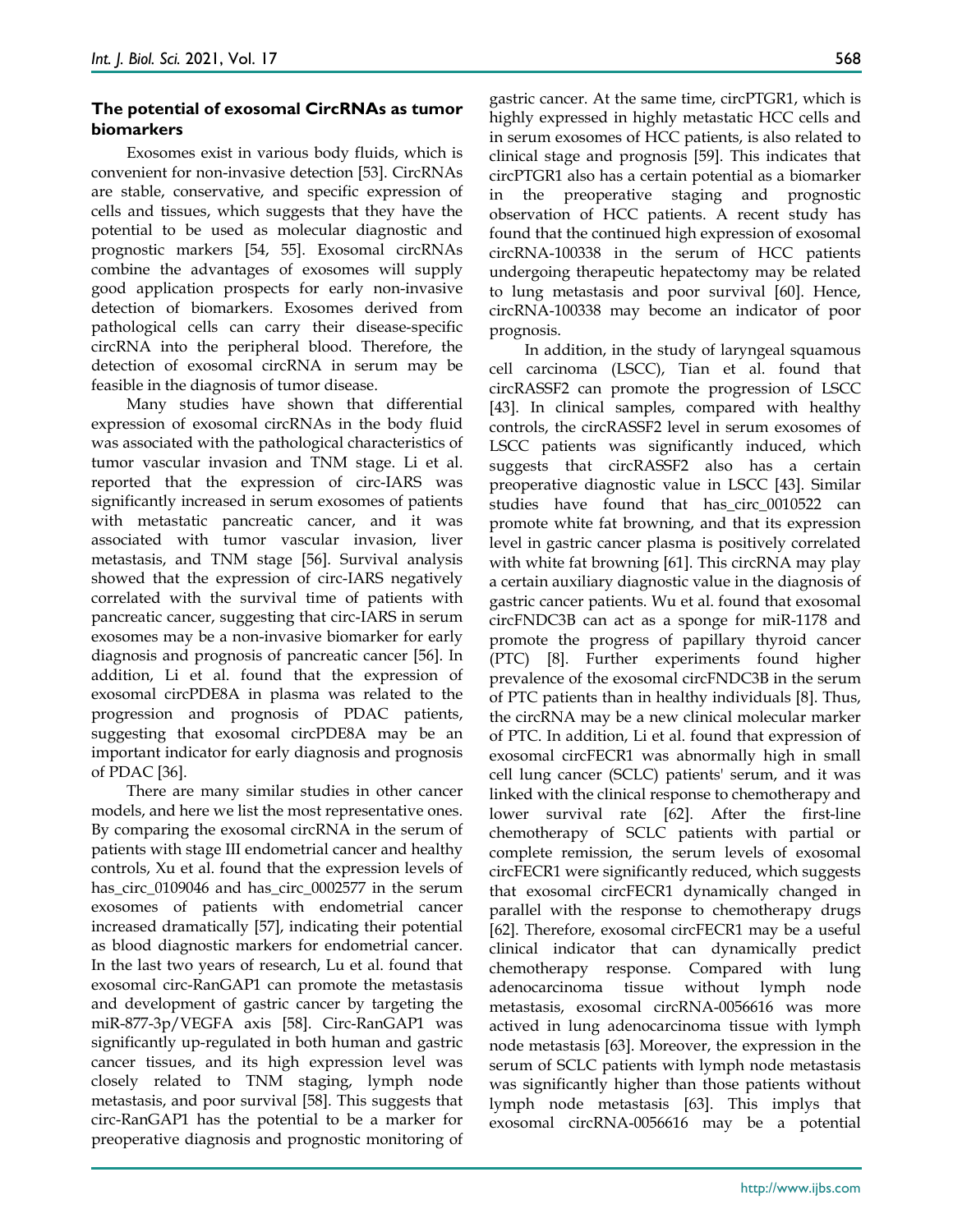biomarker for prediction of lymph node metastasis in lung adenocarcinoma.

Exosomal circRNA detected in other body fluids also exhibits a certain diagnostic value. For example, abnormal metabolites of many diseases can be detected in urine. Due to easy retention and low detection cost, the urine samples are widely used in clinical practice. In serum or urine exosomes of patients with bladder urothelial cancer, the expression of circPRMT5 was significantly increased compared to that in healthy controls, and its expression level was related to tumor lymph node metastasis and progression [5]. This shows that circPRMT5 in urine exosomes has a certain value in the diagnosis of bladder urothelial carcinoma.

Exosomal circRNAs in saliva as cancer biomarkers remains unclear. However, recent studies have implied the potential of GOLM1-NAA35 chimeric RNA (seG-NchiRNA) in salivary exosomes as a biomarker for early detection, efficacy evaluation, and relapse monitoring in esophageal squamous cell carcinoma [64]. It is believed that with the improvement in theory and the advancement of technology, increasing potential of circRNAs in humoral exosomes as tumor biomarkers will be discovered.

## **The advantages and disadvantages of exosomal CircRNAs as tumor markers**

Although the current research on circRNAs in fluid exosomes is still in its infancy, many studies have shown their potential as cancer markers (Table 2). In order to objectively evaluate its feasibility, we briefly summarized the advantages and disadvantages of exosomal circRNAs as cancer markers.

Firstly, as extracellular vesicles can be secreted by a variety of cells, the size of the exosomes and the heterogeneity of their content reflect the state and type of the originating cell. The contents of exosomes can be used as biomarkers for diagnosis or prognosis observation in various diseases [65]. Secondly, the detection of exosome non-coding RNA has attracted increasing attention in the research of tumor diagnosis and treatment. As mentioned above, it is easier to sort circRNA into exosomes than linear RNAs such as miRNAs and lncRNAs [9]. In addition, exosomes derived from cancers contain highly specific RNA, and they can also prevent the nucleic acid molecules from degradation by RNase in the blood [66] (Figure 3). Therefore, analysis based on the exosomeencapsulated non-coding RNA may be superior to whole plasma/serum analysis. Through animal models of kidney disease, some researchers have shown that the detection of exosomal miRNAs cannot

be replaced by the detection of miRNAs in plasma [67].

**Table 2.** Exosomal circRNA in body fluids that can be used as tumor biomarkers

| Cancer Category                         | Exosomal<br>CircRNAs                        | Test<br>samples | Potential value                                                                                        | Ref              |
|-----------------------------------------|---------------------------------------------|-----------------|--------------------------------------------------------------------------------------------------------|------------------|
| Pancreatic Cancer                       | 1.circ-IARS<br>2.circPDE8A                  | serum           | Early diagnosis<br>and prognosis                                                                       | $[56]$<br>$[36]$ |
| Stage III<br><b>Endometrial Cancer</b>  | has circ 0109046<br>and<br>has circ 0002577 | serum           | Early diagnosis                                                                                        | $[57]$           |
| Gastric Cancer                          | 1.circ-RanGAP1<br>2.has_circ_0010522        | serum           | 1.Preoperative<br>diagnosis and<br>prognosis<br>monitoring<br>2.Condition<br>judgment                  | $[58]$<br>[61]   |
| Hepatocellular<br>Carcinoma             | 1.circPTGR1<br>2.circRNA-100338             | serum           | 1.Preoperative<br>diagnosis and<br>prognosis<br>monitoring<br>2.Prognosis<br>monitoring                | [59]<br>[60]     |
| Laryngeal<br>Squamous Cell<br>Carcinoma | circRASSF2                                  | serum           | Preoperative<br>diagnosis                                                                              | [43]             |
| Lung Cancer                             | 1.circFECR1<br>2.cricRNA-0056616            | serum           | 1. Dynamic<br>prediction of<br>chemotherapy<br>response<br>2. Detection of<br>lymph node<br>metastasis | [62]<br>[63]     |
| Papillary Thyroid<br>Cancer             | circFNDC3B                                  | serum           | Early diagnosis<br>and prognosis                                                                       | [8]              |
| <b>Bladder Urothelial</b><br>Carcinoma  | circPRMT5                                   | urine           | Early diagnosis                                                                                        | [5]              |

However, there are still many issues to be resolved before applying exosomal circRNA as a biomarker, such as preservation of specimens,cell source of exosomes and extraction of exosomes, etc.

Currently, the specimens are mostly stored in a refrigerator at -80°C and the amount of clinical testing samples is relatively large, so the preservation of samples requires prior planning. In addition, it's hard to trace the source of exosomes extracted from circulating body fluids. Earlier studies have confirmed that the cell origin of exosomes can be inferred by detecting specific cell markers on the surface of exosomes. Recently, researchers used ultra-sensitive flow cytometry to confirm the source of a single extracellular vesicle by staining different cell-specific markers through flow cytometry [68]. Then they counted the proportion of exosomes from different cell sources in the blood, and initially explored a way to trace the cell source of exosomes.

Given large quantities of clinical samples, it is necessary to clarify how to extract exosomes quickly, accurately, and completely, so that exosomal circRNA can be put forward into the clinic. However, there is no unified standard for the method and quality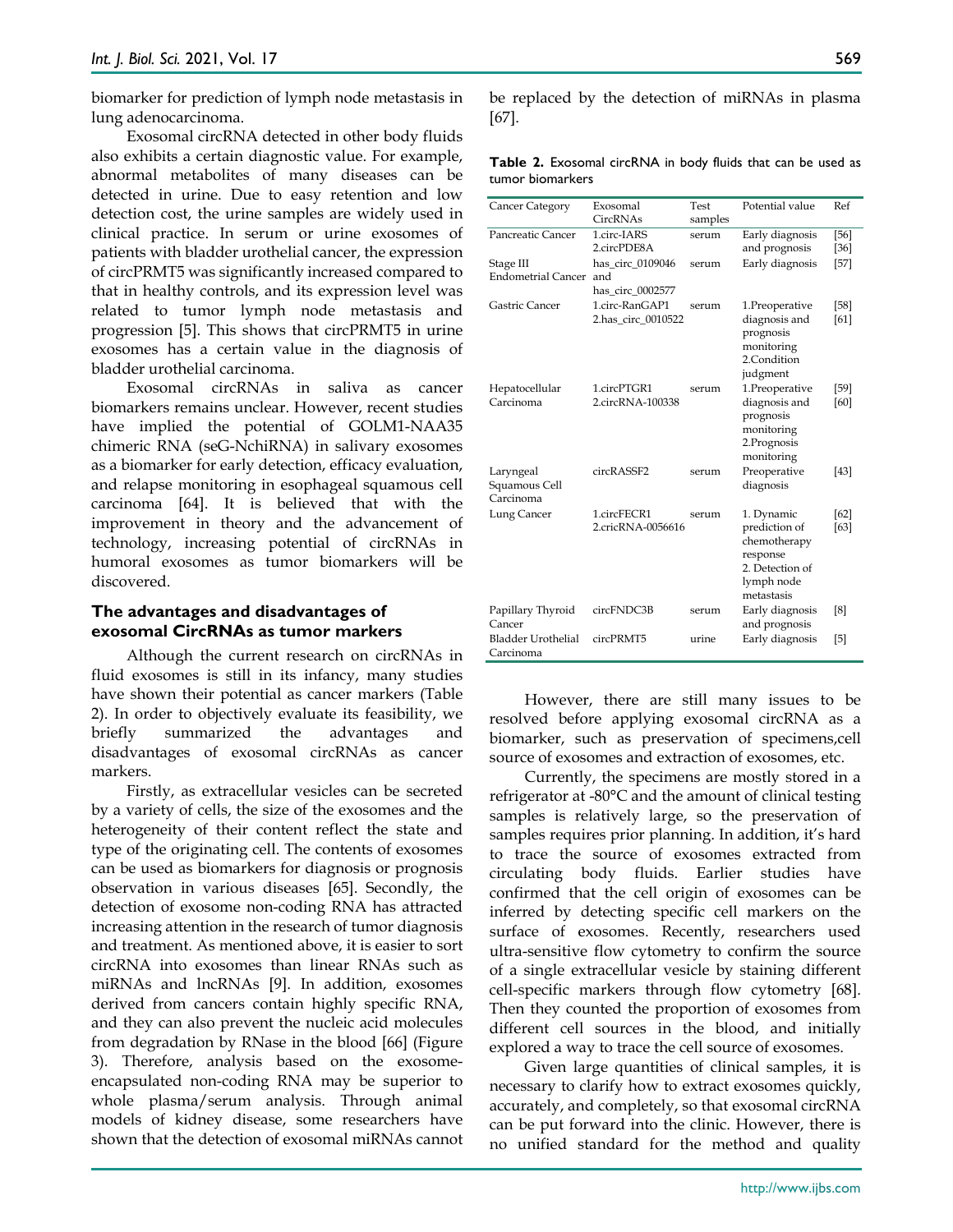

Figure 3. Detection of cancer-related exosomal circRNA. Tumor-derived exosomes contain a large number of tumor-specific nucleic acids and proteins. Exosomes function as an information carrier; by detecting the differentially expressed circRNAs in exosomes released into the body fluids, they can be important for the diagnosis of tumors. Rather than extracting circRNA directly from body fluids, extracting exosomes first and then extracting circRNA will result in a higher abundance and more differential expression of circRNA

control of exosome isolation and purification, which is also the dominant problem restricting the research of exosome diagnosis technology.

At present, the most common  $R \& D$  program for clinical testing of exosomes is based on the technology of separation and purification of exosomes through clinical molecular testing. For example, Exosome Diagnositics has developed and introduced exosome kits for cancer detection based on blood and urine samples. Its technical concept is to separate and purify exosomes from patients' various body fluids, and perform physical characterization of exosomes, quantitative detection of particle content, and molecular detection of content. So far, many techniques have also been developed to separate exosomes from various samples of patient's urine and blood. These techniques mainly include the classic ultracentrifugation, magnetic bead seperation, gel exclusion, immunoaffinity capture, and lectin-induced exosome aggregation or precipitation. Some of these methods have been streamlined by commercial kits. In addition, many new instruments based on granularity or other inherent characteristics have been developed [69]. At present, the exosomes isolated by the above methods can be directly applied to classic clinical molecular detection techniques at RNA and protein levels, and even batch detection can be achieved by using the high-throughput secondgeneration sequencing technology, microarray chips, and proteomics analysis technology.

## **Summary and Outlook**

At present, the diagnosis of some tumor -related diseases in clinical practice often requires histopathological confirmation of the diagnosis; however, samples of some deep tissue lesions are difficult to obtain and require invasive examination, which can cause damage. Therefore, non-invasive diagnostic methods are imperative to detect the diseases early.

As a newly discovered biological molecule, circRNA is specifically expressed at different times, tissues, and stages of the disease. Compared with the traditional method of monitoring circRNA in body fluids, exosomes are the detection vectors, and more circRNAs are screened as novel markers, which are expected to reflect tumor specificity more comprehensively and overcome the problems of tumor heterogeneity and circRNA degradation (Figure 3). With the development of liquid biopsy technology and the emergence of circulating tumor cell (CTC) detection technology, tumor cell-derived exo-circRNAs have also become the hotspot of tumor markers.

CircRNAs in fluid exosomes have been proved to owning a certain value in the diagnosis, efficacy judgment, and prognosis observation of cardiovascular diseases, nervous system diseases, endocrine diseases and autoimmune diseases [70]. With further exploring different circRNA, circRNA in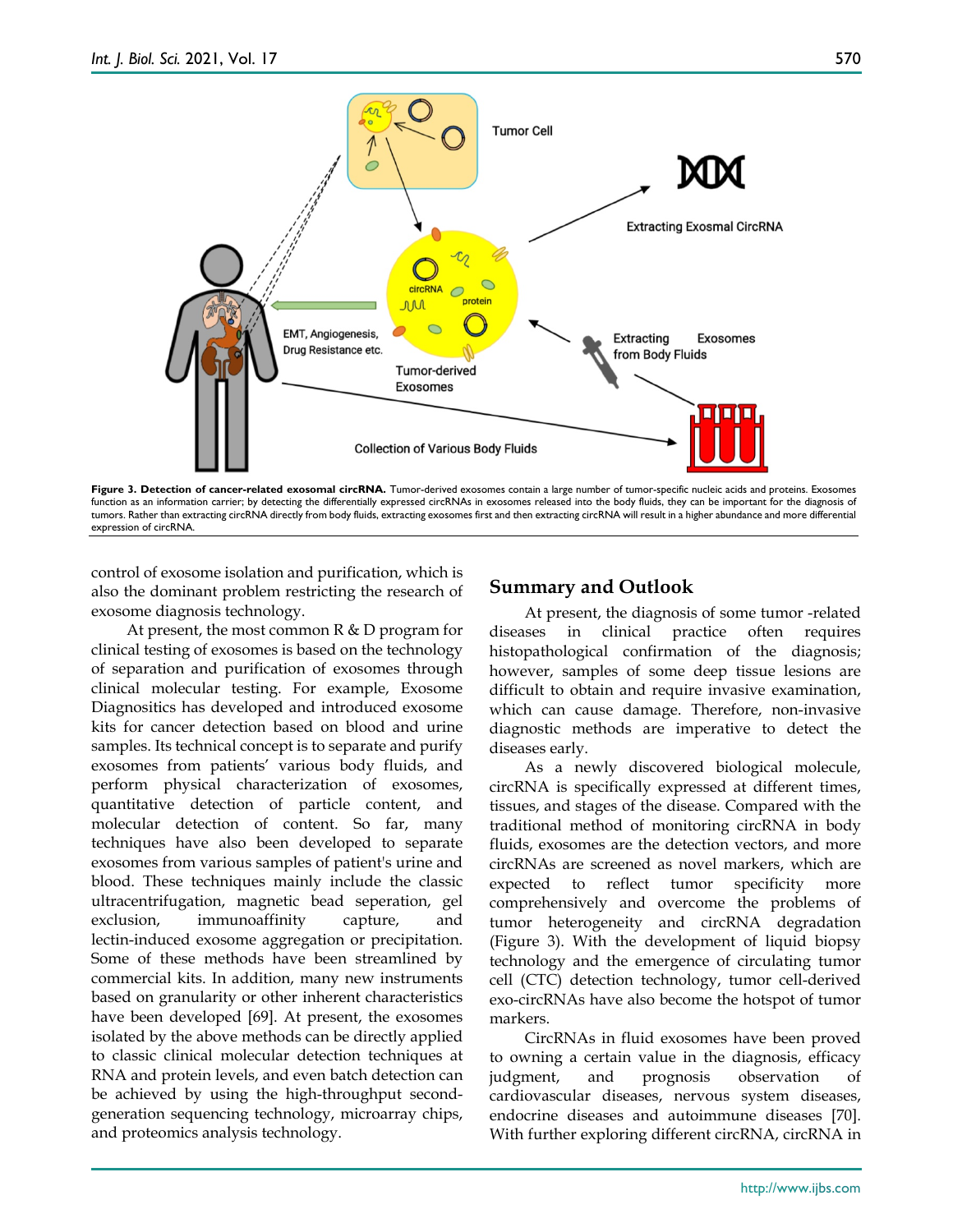exosomes will likely have more clinical significance for the early diagnosis, treatment monitoring and prognosis assessment of tumors.

#### **Abbreviations**

circRNA: circular RNA; miRNA: microRNA; EIciRNA: exon-intron circRNA; ecRNA: exonic RNA; ciRNA: circular intronic RNA; tricRNA: tRNA intronic circular RNA; TSEN: tRNA splicing endonuclease; BHB: bulge-helix-bump; MBL: muscleblind-like; c-Myc: cellular-myelocytomatosis viral oncogene; TGF-β1: transforming growth factor-β1; ESRP1: epithelial splicing regulatory protein 1; GPRC: G protein coupled receptor, family C; CSCs: cancer stem cells; HCC: hepatocellular carcinoma; ROC: receiver operating characteristic; TNM: Tumor Node Metastasis; CA19-9: carbohydrate antigen 19-9; CEA: carcinoembryonic antigen; AUC-ROC: area under the receiver operating characteristic curve; CA72-4: carbohydrate-associated antigen 72-4; T cell: thymus dependent lymphocyte; HUVEC: human umbilical vein endothelial cell; VEGF: vascular endothelial growth factor; EMT: epithelial-mesenchymal transition; UCB: urothelial carcinoma of the bladder; MMP2: matrix metallopeptidase 2; MDR: multi-drug resistance; TMZ: temozolomide; MAPK: mitogen-activated protein kinase; RBP: RNA binding protein; PDAC: pancreatic ductal adenocarcinoma; PRDM16: positive regulatory domain containing 16; LSCC: laryngeal squamous cell carcinoma; PTC: papillary thyroid cancer; SCLC: small cell lung cancer; lncRNA: long non-coding RNA; CTC: circulating tumor cell.

#### **Acknowledgements**

The authors thank all team members who participated in the cooperation.

#### **Authors' contributions**

SW, WHX, YHD, and AJG provided direction and guidance throughout the preparation of this manuscript. HMK, JNG, XDH, YML, ZBW and YQF collected and prepared the related literature. SW drafted the manuscript. WHX, YHD, HMK, JNG and XDH reviewed and made significant revisions to the manuscript. All of the authors have read and approved the final manuscript.

#### **Funding**

This study was financially supported by the National Natural Science Foundation of China (81770900) and the Qingdao Science and Technology Plan fund (16-6-2-28-NSH).

## **Competing Interests**

The authors have declared that no competing interest exists.

## **References**

- 1. Torre LA, Bray F, Siegel RL, Ferlay J, Lortet-Tieulent J, Jemal A. Global cancer statistics, 2012. CA: a cancer journal for clinicians. 2015; 65: 87-108.
- 2. Rong D, Sun H, Li Z, Liu S, Dong C, Fu K, et al. An emerging function of circRNA-miRNAs-mRNA axis in human diseases. Oncotarget. 2017; 8: 73271-81.
- 3. Memczak S, Papavasileiou P, Peters O, Rajewsky N. Identification and Characterization of Circular RNAs As a New Class of Putative Biomarkers in Human Blood. PloS one. 2015; 10: e0141214.
- 4. Zhao SY, Wang J, Ouyang SB, Huang ZK, Liao L. Salivary Circular RNAs Hsa\_Circ\_0001874 and Hsa\_Circ\_0001971 as Novel Biomarkers for the Diagnosis of Oral Squamous Cell Carcinoma. Cellular physiology and biochemistry : international journal of experimental cellular physiology, biochemistry, and pharmacology. 2018; 47: 2511-21.
- 5. Chen X, Chen RX, Wei WS, Li YH, Feng ZH, Tan L, et al. PRMT5 Circular RNA Promotes Metastasis of Urothelial Carcinoma of the Bladder through Sponging miR-30c to Induce Epithelial-Mesenchymal Transition. Clinical cancer research : an official journal of the American Association for Cancer Research. 2018; 24: 6319-30.
- 6. Lu R, Shao Y, Ye G, Xiao B, Guo J. Low expression of hsa\_circ\_0006633 in human gastric cancer and its clinical significances. Tumour Biol. 2017; 39: 1010428317704175.
- 7. Dong WW, Li HM, Qing XR, Huang DH, Li HG. Identification and characterization of human testis derived circular RNAs and their existence in seminal plasma. Scientific reports. 2016; 6: 39080.
- 8. Wu G, Zhou W, Pan X, Sun Z, Sun Y, Xu H, et al. Circular RNA Profiling Reveals Exosomal circ\_0006156 as a Novel Biomarker in Papillary Thyroid Cancer. Molecular therapy Nucleic acids. 2020; 19: 1134-44.
- 9. Li Y, Zheng Q, Bao C, Li S, Guo W, Zhao J, et al. Circular RNA is enriched and stable in exosomes: a promising biomarker for cancer diagnosis. Cell research. 2015; 25: 981-4.
- 10. Jiang L, Gu Y, Du Y, Liu J. Exosomes: Diagnostic Biomarkers and Therapeutic Delivery Vehicles for Cancer. Molecular pharmaceutics. 2019; 16: 3333-49.
- 11. Shao Y, Shen Y, Chen T, Xu F, Chen X, Zheng S. The functions and clinical applications of tumor-derived exosomes. Oncotarget. 2016; 7: 60736-51.
- 12. van Niel G, D'Angelo G, Raposo G. Shedding light on the cell biology of extracellular vesicles. Nature reviews Molecular cell biology. 2018; 19: 213-28.
- 13. Salehi M, Sharifi M. Exosomal miRNAs as novel cancer biomarkers: Challenges and opportunities. Journal of cellular physiology. 2018; 233: 6370-80.
- 14. Lu J, Zhang PY, Xie JW, Wang JB, Lin JX, Chen QY, et al. Circular RNA hsa\_circ\_0006848 Related to Ribosomal Protein L6 Acts as a Novel Biomarker for Early Gastric Cancer. Disease markers. 2019; 2019: 3863458.
- 15. Kolakofsky D. Isolation and characterization of Sendai virus DI-RNAs. Cell. 1976; 8: 547-55.
- 16. Memczak S, Jens M, Elefsinioti A, Torti F, Krueger J, Rybak A, et al. Circular RNAs are a large class of animal RNAs with regulatory potency. Nature. 2013; 495: 333-8.
- 17. Jeck WR, Sorrentino JA, Wang K, Slevin MK, Burd CE, Liu J, et al. Circular RNAs are abundant, conserved, and associated with ALU repeats. RNA (New York, NY). 2013; 19: 141-57.
- 18. Zhang Y, Zhang XO, Chen T, Xiang JF, Yin QF, Xing YH, et al. Circular intronic long noncoding RNAs. Molecular cell. 2013; 51: 792-806.
- 19. Lu Z, Filonov GS, Noto JJ, Schmidt CA, Hatkevich TL, Wen Y, et al. Metazoan tRNA introns generate stable circular RNAs *in vivo*. RNA (New York, NY). 2015; 21: 1554-65.
- 20. Schmidt CA, Giusto JD, Bao A, Hopper AK, Matera AG. Molecular determinants of metazoan tricRNA biogenesis. Nucleic acids research. 2019; 47: 6452-65.
- 21. Kristensen LS, Andersen MS, Stagsted LVW, Ebbesen KK, Hansen TB, Kjems J. The biogenesis, biology and characterization of circular RNAs. Nature reviews Genetics. 2019; 20: 675-91.
- 22. Liang D, Wilusz JE. Short intronic repeat sequences facilitate circular RNA production. Genes & development. 2014; 28: 2233-47.
- 23. Cocquerelle C, Daubersies P, Majérus MA, Kerckaert JP, Bailleul B. Splicing with inverted order of exons occurs proximal to large introns. The EMBO journal. 1992; 11: 1095-8.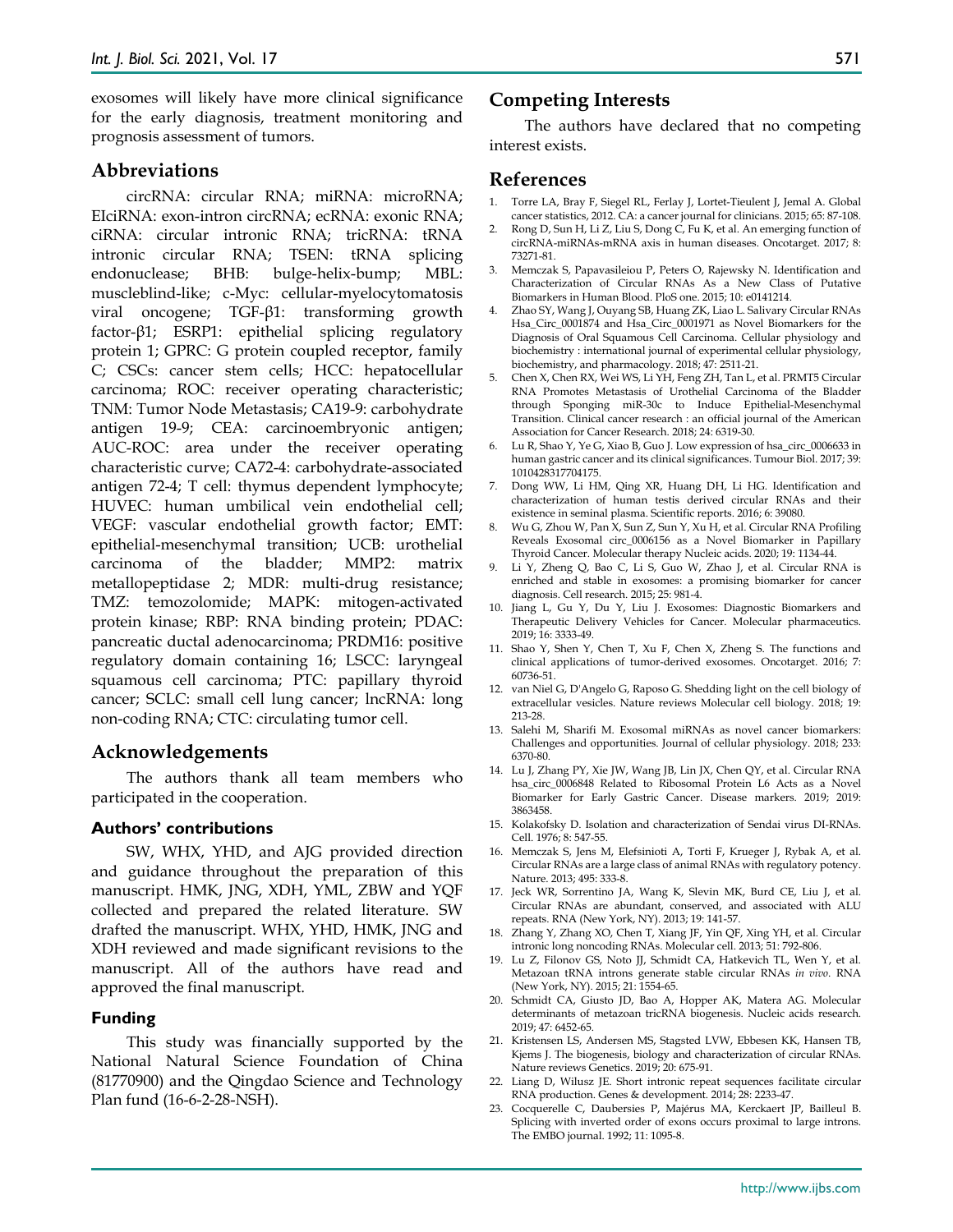- 24. Li J, Sun D, Pu W, Wang J, Peng Y. Circular RNAs in Cancer: Biogenesis, Function, and Clinical Significance. Trends in cancer. 2020; 6: 319-36.
- 25. Ivanov A, Memczak S, Wyler E, Torti F, Porath HT, Orejuela MR, et al. Analysis of intron sequences reveals hallmarks of circular RNA biogenesis in animals. Cell reports. 2015; 10: 170-7.
- 26. Barrett SP, Wang PL, Salzman J. Circular RNA biogenesis can proceed through an exon-containing lariat precursor. eLife. 2015; 4: e07540.
- 27. Hansen TB, Jensen TI, Clausen BH, Bramsen JB, Finsen B, Damgaard CK, et al. Natural RNA circles function as efficient microRNA sponges. Nature. 2013; 495: 384-8.
- 28. Hansen TB, Kjems J, Damgaard CK. Circular RNA and miR-7 in cancer. Cancer research. 2013; 73: 5609-12.
- 29. Barbagallo C, Brex D, Caponnetto A, Cirnigliaro M, Scalia M, Magnano A, et al. LncRNA UCA1, Upregulated in CRC Biopsies and Downregulated in Serum Exosomes, Controls mRNA Expression by RNA-RNA Interactions. Molecular therapy Nucleic acids. 2018; 12: 229-41.
- 30. Pamudurti NR, Bartok O, Jens M, Ashwal-Fluss R, Stottmeister C, Ruhe L, et al. Translation of CircRNAs. Molecular cell. 2017; 66: 9-21.e7.
- 31. Chen I, Chen CY, Chuang TJ. Biogenesis, identification, and function of exonic circular RNAs. Wiley interdisciplinary reviews RNA. 2015; 6: 563-79.
- 32. Kos A, Dijkema R, Arnberg AC, van der Meide PH, Schellekens H. The hepatitis delta (delta) virus possesses a circular RNA. Nature. 1986; 323: 558-60.
- 33. Zhao W, Cui Y, Liu L, Qi X, Liu J, Ma S, et al. Splicing factor derived circular RNA circUHRF1 accelerates oral squamous cell carcinoma tumorigenesis via feedback loop. Cell death and differentiation. 2020; 27: 919-33.
- 34. Li J, Huang C, Zou Y, Ye J, Yu J, Gui Y. CircTLK1 promotes the proliferation and metastasis of renal cell carcinoma by sponging miR-136-5p. Molecular cancer. 2020; 19: 103.
- 35. Gu C, Zhou N, Wang Z, Li G, Kou Y, Yu S, et al. circGprc5a Promoted Bladder Oncogenesis and Metastasis through Gprc5a-Targeting Peptide. Molecular therapy Nucleic acids. 2018; 13: 633-41.
- Zhang X, Zhou H, Jing W, Luo P, Qiu S, Liu X, et al. The Circular RNA hsa\_circ\_0001445 Regulates the Proliferation and Migration of Hepatocellular Carcinoma and May Serve as a Diagnostic Biomarker. Disease markers. 2018; 2018: 3073467.
- 37. Chen S, Li T, Zhao Q, Xiao B, Guo J. Using circular RNA hsa\_circ\_0000190 as a new biomarker in the diagnosis of gastric cancer. Clinica chimica acta; international journal of clinical chemistry. 2017; 466: 167-71.
- 38. Wu Q, Zhou L, Lv D, Zhu X, Tang H. Exosome-mediated communication in the tumor microenvironment contributes to hepatocellular carcinoma development and progression. Journal of hematology & oncology. 2019; 12: 53.
- 39. Hu C, Chen M, Jiang R, Guo Y, Wu M, Zhang X. Exosome-related tumor microenvironment. Journal of Cancer. 2018; 9: 3084-92.
- 40. Zhang PF, Gao C, Huang XY, Lu JC, Guo XJ, Shi GM, et al. Cancer cell-derived exosomal circUHRF1 induces natural killer cell exhaustion and may cause resistance to anti-PD1 therapy in hepatocellular carcinoma. Molecular cancer. 2020; 19: 110.
- 41. Xie M, Yu T, Jing X, Ma L, Fan Y, Yang F, et al. Exosomal circSHKBP1 promotes gastric cancer progression via regulating the miR-582-3p/HUR/VEGF axis and suppressing HSP90 degradation. Molecular cancer. 2020; 19: 112.
- 42. Zhang X, Wang S, Wang H, Cao J, Huang X, Chen Z, et al. Circular RNA circNRIP1 acts as a microRNA-149-5p sponge to promote gastric cancer progression via the AKT1/mTOR pathway. Molecular cancer. 2019; 18: 20.
- 43. Tian L, Cao J, Jiao H, Zhang J, Ren X, Liu X, et al. CircRASSF2 promotes laryngeal squamous cell carcinoma progression by regulating the miR-302b-3p/IGF-1R axis. Clinical science (London, England : 1979). 2019; 133: 1053-66.
- 44. Obr AE, Kumar S, Chang YJ, Bulatowicz JJ, Barnes BJ, Birge RB, et al. Insulin-like growth factor receptor signaling in breast tumor epithelium protects cells from endoplasmic reticulum stress and regulates the tumor microenvironment. Breast cancer research : BCR. 2018; 20: 138.
- 45. Huang Q, Huang QY, Sun Y, Wu S. High-Throughput Data Reveals Novel Circular RNAs via Competitive Endogenous RNA Networks Associated with Human Intracranial Aneurysms. Medical science monitor : international medical journal of experimental and clinical research. 2019; 25: 4819-30.
- 46. Stupp R, van den Bent MJ, Hegi ME. Optimal role of temozolomide in the treatment of malignant gliomas. Current neurology and neuroscience reports. 2005; 5: 198-206.
- 47. Ding C, Yi X, Wu X, Bu X, Wang D, Wu Z, et al. Exosome-mediated transfer of circRNA CircNFIX enhances temozolomide resistance in glioma. Cancer letters. 2020; 479: 1-12.
- 48. Han C, Wang S, Wang H, Zhang J. Exosomal Circ-HIPK3 Facilitates Tumor Progression and Temozolomide Resistance by Regulating  $miR-421/ZIC5$  Axis radiopharmaceuticals. 2020.
- 49. Lasda E, Parker R. Circular RNAs Co-Precipitate with Extracellular Vesicles: A Possible Mechanism for circRNA Clearance. PloS one. 2016; 11: e0148407.
- 50. Bao C, Lyu D, Huang S. Circular RNA expands its territory. Molecular & cellular oncology. 2016; 3: e1084443.
- 51. Pérez-Boza J, Lion M, Struman I. Exploring the RNA landscape of endothelial exosomes. RNA (New York, NY). 2018; 24: 423-35.
- 52. Dou Y, Cha DJ, Franklin JL, Higginbotham JN, Jeppesen DK, Weaver AM, et al. Circular RNAs are down-regulated in KRAS mutant colon cancer cells and can be transferred to exosomes. Scientific reports. 2016; 6: 37982.
- 53. Eylem CC, Yilmaz M, Derkus B, Nemutlu E, Camci CB, Yilmaz E, et al. Untargeted multi-omic analysis of colorectal cancer-specific exosomes reveals joint pathways of colorectal cancer in both clinical samples and cell culture. Cancer letters. 2020; 469: 186-94.
- 54. Kalluri R. The biology and function of exosomes in cancer. The Journal of clinical investigation. 2016; 126: 1208-15.
- 55. Bai H, Lei K, Huang F, Jiang Z, Zhou X. Exo-circRNAs: a new paradigm for anticancer therapy. Molecular cancer. 2019; 18: 56.
- 56. Li J, Li Z, Jiang P, Peng M, Zhang X, Chen K, et al. Circular RNA IARS (circ-IARS) secreted by pancreatic cancer cells and located within exosomes regulates endothelial monolayer permeability to promote tumor metastasis. Journal of experimental & clinical cancer research : CR. 2018; 37: 177.
- 57. Zhang X, Xu Y, Qian Z, Zheng W, Wu Q, Chen Y, et al. circRNA\_104075 stimulates YAP-dependent tumorigenesis through the regulation of HNF4a and may serve as a diagnostic marker in hepatocellular carcinoma. Cell death & disease. 2018; 9: 1091.
- 58. Lu J, Wang YH, Yoon C, Huang XY, Xu Y, Xie JW, et al. Circular RNA circ-RanGAP1 regulates VEGFA expression by targeting miR-877-3p to facilitate gastric cancer invasion and metastasis. Cancer letters. 2020; 471: 38-48.
- 59. Wang G, Liu W, Zou Y, Wang G, Deng Y, Luo J, et al. Three isoforms of exosomal circPTGR1 promote hepatocellular carcinoma metastasis via the miR449a-MET pathway. EBioMedicine. 2019; 40: 432-45.
- 60. Huang XY, Huang ZL, Huang J, Xu B, Huang XY, Xu YH, et al. Exosomal circRNA-100338 promotes hepatocellular carcinoma metastasis via enhancing invasiveness and angiogenesis. Journal of experimental & clinical cancer research : CR. 2020; 39: 20.
- 61. Zhang H, Zhu L, Bai M, Liu Y, Zhan Y, Deng T, et al. Exosomal circRNA derived from gastric tumor promotes white adipose browning by targeting the miR-133/PRDM16 pathway. International journal of cancer. 2019; 144: 2501-15.
- 62. Li L, Li W, Chen N, Zhao H, Xu G, Zhao Y, et al. FLI1 Exonic Circular RNAs as a Novel Oncogenic Driver to Promote Tumor Metastasis in Small Cell Lung Cancer. Clinical cancer research : an official journal of the American Association for Cancer Research. 2019; 25: 1302-17.
- 63. He F, Zhong X, Lin Z, Lin J, Qiu M, Li X, et al. Plasma exo-hsa\_circRNA\_0056616: A potential biomarker for lymph node metastasis in lung adenocarcinoma. Journal of Cancer. 2020; 11: 4037-46.
- 64. Lin Y, Dong H, Deng W, Lin W, Li K, Xiong X, et al. Evaluation of Salivary Exosomal Chimeric GOLM1-NAA35 RNA as a Potential Biomarker in Esophageal Carcinoma. Clinical cancer research : an official journal of the American Association for Cancer Research. 2019; 25: 3035-45.
- 65. He C, Zheng S, Luo Y, Wang B. Exosome Theranostics: Biology and Translational Medicine. Theranostics. 2018; 8: 237-55.
- 66. Endzeliņš E, Berger A, Melne V, Bajo-Santos C, Soboļevska K, Ābols A, et al. Detection of circulating miRNAs: comparative analysis of extracellular vesicle-incorporated miRNAs and cell-free miRNAs in whole plasma of prostate cancer patients. BMC cancer. 2017; 17: 730.
- 67. Xie JX, Fan X, Drummond CA, Majumder R, Xie Y, Chen T, et al. MicroRNA profiling in kidney disease: Plasma versus plasma-derived exosomes. Gene. 2017; 627: 1-8.
- 68. Saenz-Pipaon G, San Martín P, Planell N, Maillo A, Ravassa S, Vilas-Zornoza A, et al. Functional and transcriptomic analysis of extracellular vesicles identifies calprotectin as a new prognostic marker in peripheral arterial disease (PAD). Journal of extracellular vesicles. 2020; 9: 1729646.
- 69. Shao H, Im H, Castro CM, Breakefield X, Weissleder R, Lee H. New Technologies for Analysis of Extracellular Vesicles. Chemical reviews. 2018; 118: 1917-50.